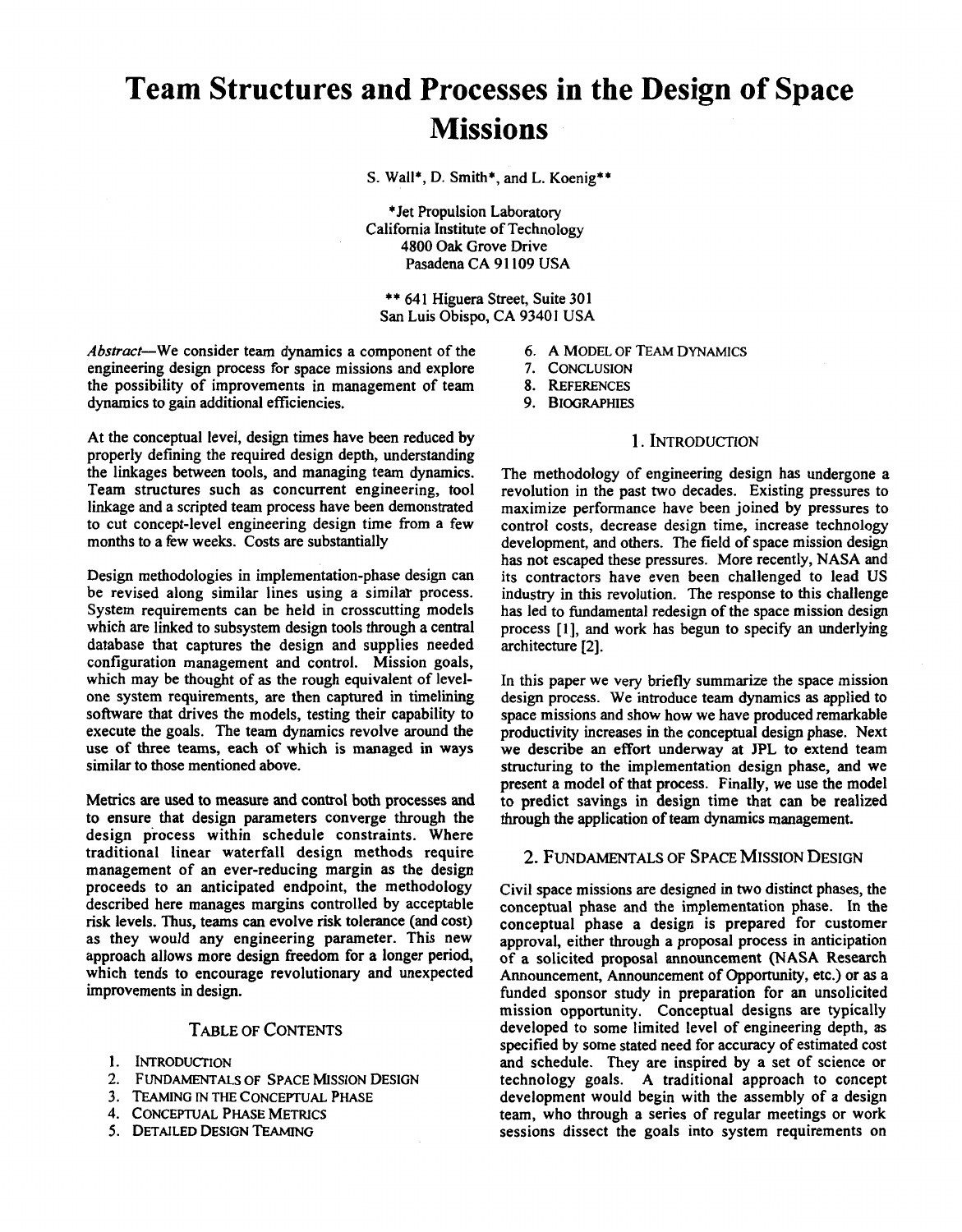hardware, software, operations teams and the like. These are given to designers, who may spend several weeks developing designs and providing cost information. Costs may be grass roots (developed by the designers based on costs of parts and labor), parametric (developed through a software model that uses cost of past designs as a basis and estimated from some design parameters that historically drive cost), or both.

Conceptual designs are incorporated into a proposal submitted to the sponsor for evaluation. If the design is sound and the cost acceptable, the winning proposer is awarded the job and implementation, the second design phase, begins.

**As** in the conceptual phase, implementation-phase designs are driven by requirements derived from goals. In the implementation phase, however, some method of managing and controlling requirements is necessary, as there are usually frequent updates. Traditionally, system usually frequent updates. requirements are captured and held in a set of documents which are parsed into increasingly lower level requirements until they are at the level where a single engineering team can design to them. **As** the design proceeds, requirements are either accepted or modified, and designers proceed to implement the design as soon as all requirements are accepted. This process involves testing hardware and software as it is developed, and it concludes with the integration of all elements into a whole for final testing and launch of the mission. Testing the system as a whole is seldom successful the first time, and both design'errors and fabrication errors are uncovered and returned to the appropriate designer or fabricator for rework. The last phase of the mission is operations, where the system is used to carry out the science or other goals, and **data** is returned and analyzed.

This basic design scheme has been used for many space missions and has produced many successes. However, recent **pressure** to make the design process faster, better and cheaper has inspired revolutionary changes. Among these are process-based organization, model-based design **[3,4],**  revised leadership and training, and system modeling **[2,4, 5,6].** Concepts already in use in industrial systems design have also been adopted for use in space missions. In particular the concept of concurrency in teams has received attention as a significant time saver in teams **[7,8,9,10,11].** 

Effectiveness of teams and their relationship to the surrounding organizational culture have been discussed in many environments [e.g., **12,13,14].** Methods to measure and increase innovation in teams are reviewed in **[15],** and specific metrics for innovation are available **[16,17].** The design and measurement of teaming relationships are shown to be an important subject when improving efficiency **of** a human or human-machine combined process.

# **3.** TEAMING IN THE CONCEPTUAL PHASE

Traditionally, conceptual studies have been produced by

small, dedicated design teams. Each proposal was produced by a unique team that developed and implemented its own unique process. Typically the teams met weekly to report status, review action items, and establish new actions and deliverables. However, the emphasis on different aspects of the design/proposal differed among the teams (e.g., cost/performance trades, ground systems/operations concepts, mechanical design, electrical design) as did the analytical tools employed to address these issues. Furthermore, since each team member served on only one or a few such teams, there was little opportunity to apply lessons learned and little incentive to develop tools and methods that could improve the capabilities of future proposal teams. In addition, since the teams were funded with internal development funds, resources were not available to develop new tools or tools that could integrate the outputs of each discipline represented on the team. As a result, analytical efforts were disjointed and not integrated with cost estimates, which were usually attempted only after the primary design variables had been specified.

Thus, both the cost and quality of the proposals generated by this process were highly dependent on the team membership, especially the team leader. Some proposals were of very high quality, others were not. The principal characteristics of this approach were as follows. First, each project was designed from the ground up by a dedicated, self-sufficient team. Each product was, therefore, unique and had the quality of being produced by hand. Second, approaches to the concept definition, the work breakdown and cost breakdown structures were likewise unique. Third, the tools used to define missions were unique and often generated explicitly for each mission. For example, a mission concept requires study of the trajectory by which **a**  spacecraft may travel to its destination. Some trajectory options will allow a more massive spacecraft, while others may feature a shorter transit time. Software tools are required to discover options, compare them, and optimize them. Similarly, spacecraft subsystems tradeoffs require tools to manage the comparision of more powerful options against less massive ones.

## *A New Approach*

In **1994,** in recognition of the nation's changing economic and strategic environment, **JPL** undertook a re-engineering of our project and system engineering processes **[IS].** The fundamental nature of the change was from a design-toperformance methodology to one of design-to-cost, but the re-engineering team also described other desirable shifts. Those applicable to advanced studies are shown in Table **1.**  The applications have resulted in **(1)** the creation of an environment and a team to apply multidisciplinary design optimization, with fidl consideration of schedule, mission operations, and cost; (2) the ability to use consensus process for real-time problem resolution; **(3)** the creation of a set of linked tools that facilitate concurrent design by passing pertinent parameters quickly from one member to all others and eliminate the re-entry of designs between design tools; and **(4)** the use of cost models **to** quickly demonstrate the fiscal effect of major design changes while still in the concurrent environment.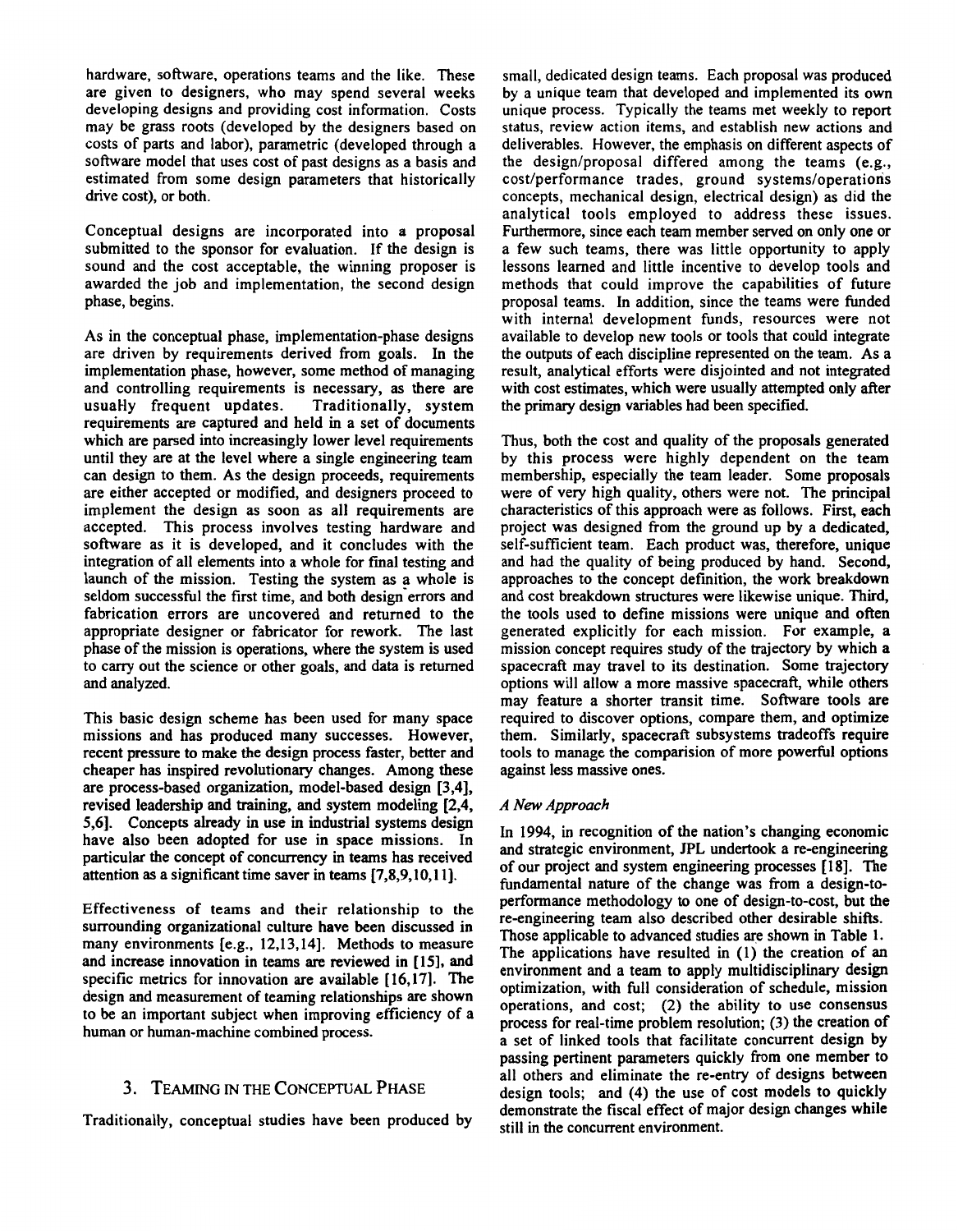#### **Table 1: Changes to the Conceptual Design Process (adapted from** [ **181)**

**FROM:** 

**Performance-driven design Sequential design Hierarchical process Deferred problem resolution Paper data exchange Stand-alone tools Limited design-space exploration Zero-width interfaces Requirements-driven approach Subsystem engineering models** 

**The Advanced Projects Design Team, universally called "Team X," was formed from members of JPL's technical staff who had participated in previous space mission design and in the missions themselves. Functional design elements common to space missions are each represented by an engineer and a backup. Cost is included** as **a primary design element. A study leader orchestrates discussions, and a documentarian is responsible for capture of both design trades made, rationales for direction, etc. New mission concepts are brought to the team by individuals assigned by JPL program offices, who are considered a customer to whom the service is provided. Team X participates in threehour concurrent engineering sessions with the study**  manager to develop the concept to a level of detail sufficient **to proceed with a formal proposal. The customer meets with the study leader to define the basics of the idea (e. g., target planet, cost target, scope of the design effort, risk philosophy) sufficiently to allow some preliminary homework to be done.** 

**Next, sessions are held with the full team. Team X sessions start with a description of the science objectives and how they might fit into the perceived opportunity. Through discussions with the customer, design team members derive a set of mission requirements that will meet the mission objectives as well** as **possible within cost.** 

**Although each study will vary, a typical Team X session might proceed as follows: The session may begin with a team estimate of spacecraft mass and propulsion requirements appropriate to the mission type based on prior experience. Scientific observation objectives** *are* **established (e. g., images to be taken, samples to be returned), and an instrumentation complement is defined. Acquisition data rates are totaled for the instruments. An instrument pointing control requirement is determined and passed to the attitude control engineer. A data collection strategy is derived from the measurement objectives, and acquisition data rates are determined. A data return strategy is worked out and required onboard ata storage is determined. After**  TO:

**Cost-driven design Concurrent design Consensus process Real-time problem resolution Electronic data exchange Integrated tools Comprehensive design-space exploration Zones of interaction**  Hardware (capabilities)-driven approach **System engineering models** 

**telecommunications antenna size and pointing control requirement are calculated, the attitude control system (ACS) is sized and the ACS propellant requirement determined. Onboard computer requirements are collected and a data system is chosen.** 

**As the various required functions are defined, preliminary allocations are made to functional elements (although the**  importance of correct/final functional allocation is restricted **to the development of a target cost). Prototypical subsystem components (star scanners, computer processors, propulsion systems and the like) are chosen by the team consistent with the risk philosophy. Component masses and power requirements are totaled by the spreadsheet. For each**  component chosen, a technology readiness level (TRL) is **assigned based on the maturity of the component development at the estimated launch date. Calculated power requirements are used to size the power system, and the thermal control system is defined. The refined spacecraft**  *dry* **mass total is then used to calculate required propellant mass. A packaging approach is discussed and a drawing of a possible spacecraft structure is produced. The total mass and volume requirements are used to make a final choice of launch vehicle.** 

**A preliminary mission operations concept is prepared by the information system engineer. At this early stage, the operations concept will be very high level and contain many assumptions. Developing the mission operations concept early in the study phase enables the minimization of life cycle costs as well as the determination of the effectiveness of using existing system capabilities. The earlier the mission operations concept is developed, the more leverage there is for influencing the operability of the entire mission system, including the space element. The development of the mission operations concept is most beneficial when done in parallel with the spacecraft design and there is a tight coupling between the two efforts.** 

**An appropriate parametric cost model is chosen for the class**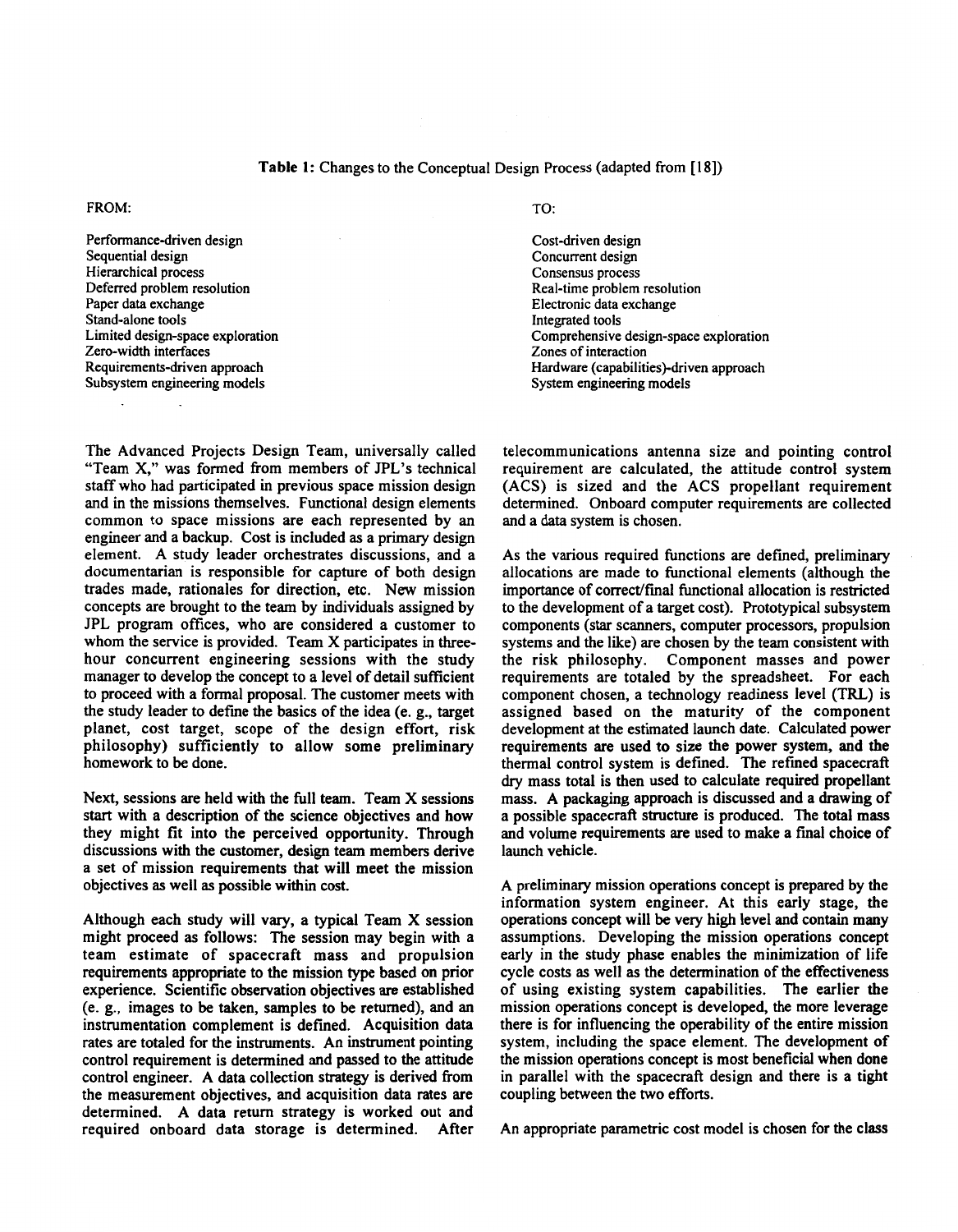**of mission, and selected requirements that have traditionally been strong cost drivers are fed to it. The cost model quickly produces an estimated cost and an estimate of the uncertainty in that cost based on the TRLs and other factors. This cost estimate is used to iterate design requirements and, if necessary, mission goals until the cost goal is met. Similarly, mass or power totals can be quickly iterated against a fixed cost, launch vehicle, or other fixed requirement. Importantly, broad trade spaces involving ground equipment, flight equipment, science objectives and cost can be addressed in the concurrent environment. Infusion of new technology can be balanced against anticipated schedule and cost impacts. After an agreement is reached on a design point each design engineer can provide a grass** roots **estimate of the cost of hisher function and those estimates totaled. Deviations of the grass roots cost from the modeled cost can then be reviewed and justified.** 

**Team-X sessions are summarized by the team members and the documentarian into a final report during the session itself, using a distributed word processor available to all positions The final form of the design is captured in the report and into a database for later recovery. Text from the final report is made available to the customer for preparation of a proposal.** 

# **4.** CONCEPTUAL **PHASE** METRICS

**Team X has been** in **existence for over three years and is now an established part of the conceptual phase design**  **process. Figure 1 shows the related metrics. Previously, JPL had been able to complete at most ten conceptual** 

**designs in one year, requiring 26 weeks to complete and at a typical cost of 250 \$k. With the revised process, engineering designs for more than fifty mission concepts per year are generated in less than two weeks, requiring total funds less than 75 \$k. In 1996, 45 such designs were completed; in subsequent years this number increased to 50 to 75. This increased capacity has been used to enable the creation of candidate mission roadmaps, allowing NASA to choose among proposed mission sets rather than single missions. Some of this time saved is that previously required to assemble a team, relieve them of other duties, establish procedures, and other bureaucratic necessities, but other efficiencies have come from shortened communication loops, computer-to-computer data exchanges, and online report writing. An additional advantage is that the Team X approach has enabled design cycle times measured in minutes or hours rather than weeks. Thus the option exists to allow much broader design space exploration and optimization if desired.** 

## **5.** IMPLEMENTATION PHASE TEAMING

**Compression of the implementation phase design process has also received attention in the past few years. Tools and tool linkages that compress this phase are discussed in [l] and [2], and an overview of a redesigned process has been elaborated in [5]. Here we discuss possibilities for teaming in the implementation phase.** 



**Figure 1 Conceptual Phase Design Metrics**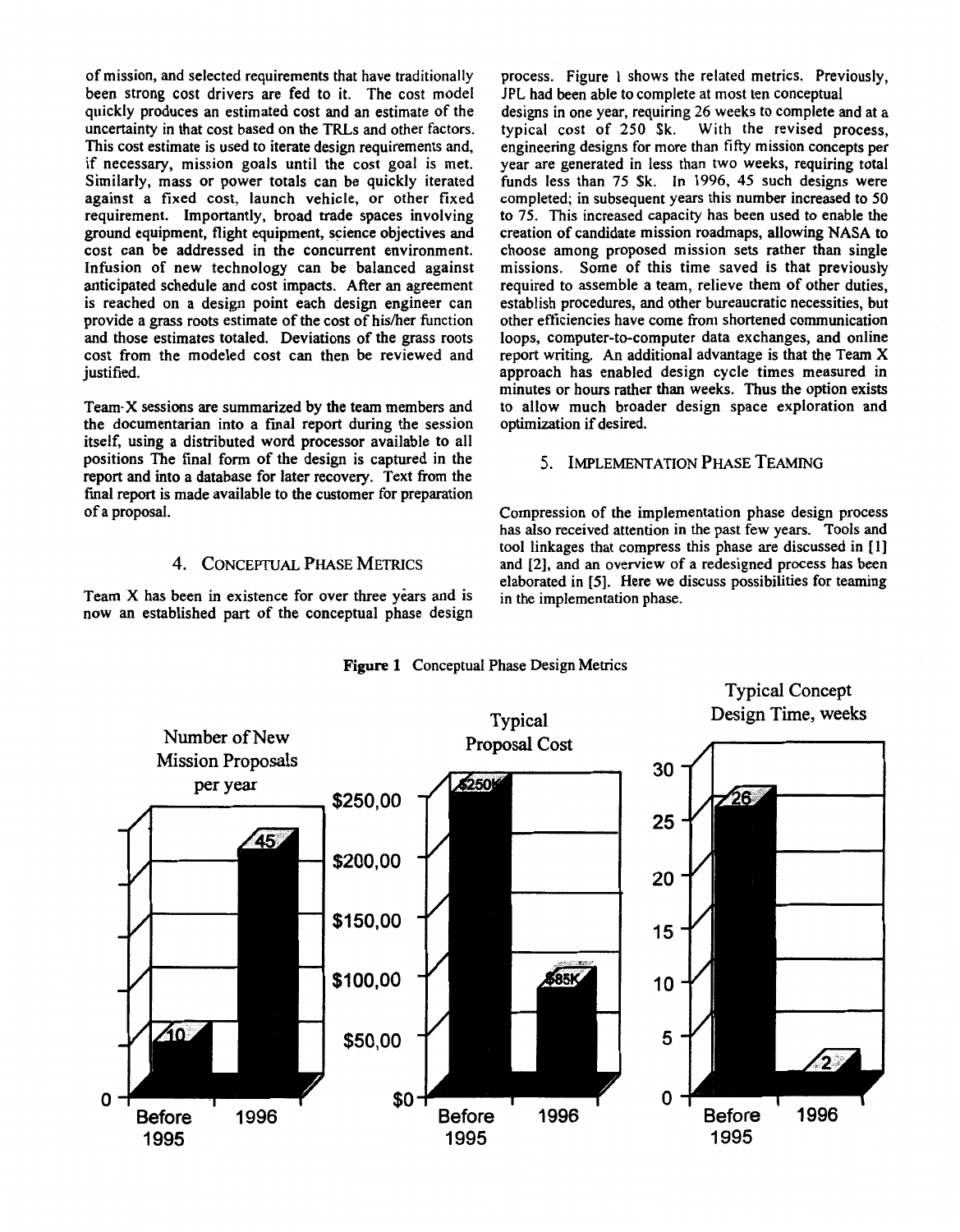Reference [ **191** discusses a teaming formulation to augment model-driven design in which three teams, the mission team, design team and test team act in parallel operation, interacting with the central database proposed by **[2]** to efficiently pass design data between them.

We have implemented and are evaluating such **a** system for implementation phase design, with the teaming outline and database structure shown in Figure **2.** In this scheme, highlevel mission constraints are defined by the mission team using the conceptual design described in the previous section of this paper. The mission team includes such roles as the project scientist, mission engineer, and flight and

ground system engineers. These are captured in the timelining tool APGEN **[20]** as rule-based statements of events that must happen together, must not happen together, must follow each other, etc. The team loads rough estimates of power, data, and other resources into APGEN for each event. Mission science teams and mission designers create a mission scenario that describes in high-level terms what activities **a** mission is to accomplish in APGEN. The program captures the timeline and, given the resource estimates, makes plots **of** resource usage as a function **of**  time. **A** mission scenario that is roughly consistent with constraints and resources is output fiom APGEN.



**Figure 2. Data** and Teaming Flow for Implementation Phase Design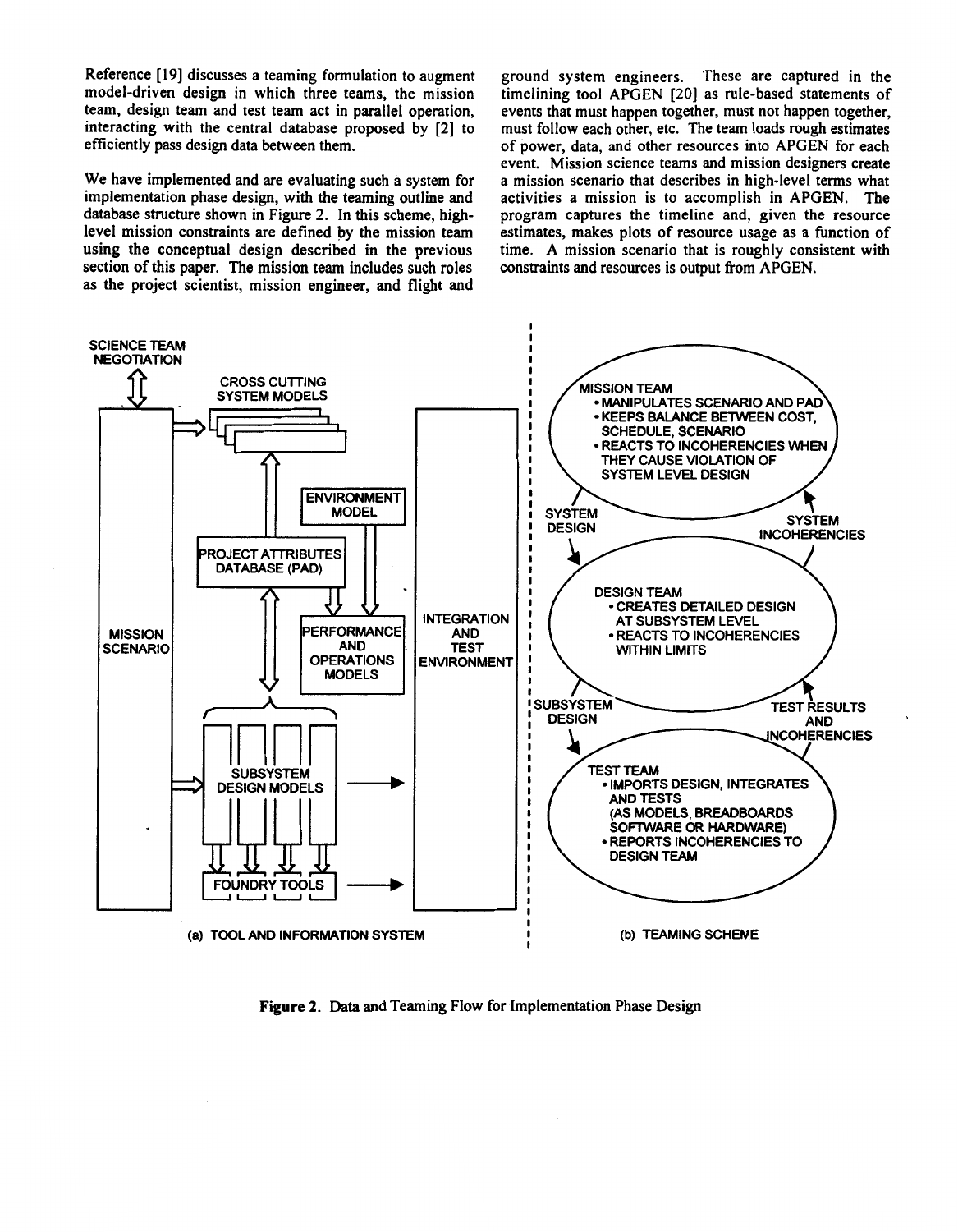The conceptual design and mission scenario are used to create high-level system requirements and a system design, which are stated in modeling software following **[4].**  Parameters describing the design are revised from the conceptual design and stored in a central database called the Project Attributes Database (PAD). Parameters are linked to system models, and a product breakdown structure is created that attaches system level parameters (e.g., system mass, cost, and power) to subsystem parameters (e.g., individual subsystem masses, costs, and power). The system models are then attached to the APGEN output and executed to ensure that the scenario can be executed by the designed system. For example, power requirements and power sources are balanced with battery capacity, data **sinks**  and sources are balanced against onboard storage capability and data downlinks, and the like. Note that cost and schedule are regarded as system models and are estimated and balanced like any other engineering parameter. The cost model, for example, may be a parametric model based on past missions that uses some parameters from the PAD to continuously update both life cycle cost and cost profile by year as the design cycle proceeds.

When requirements and scenario are in balance, the mission team's attention shifts to the scenario as subsystem design begins. First, constraints are refined in APGEN in response to the capabilities of the system design. Then the mission scenario is updated and sufficient detail is added to make the scenario useful as a source of test procedures.

To begin subsystem design, the mission team releases the design to the design team, whose job it is to design the subsystems required in the system design. Design parameters and resource allocations are extracted from the PAD and models more behavioral in nature are created of subsystems. In the PAD, a set of parameters parallel to the system design specifications is created *so* that subsystem design values can be entered for comparison. In addition, the number of parameters is expanded to include subsystem designs, some of which will have no system equivalent. Subsystem models are delivered to the test team, who operates in the system integration and test environment to integrate the modeled subsystems and test them. The test team uses test procedures drawn either from requirements **or**  from the mission scenario to test these models in the first instance of system test (which in the previous paradigm does not occur until much later). For each test cycle, another parallel set of parameters is created in the PAD to represent actual measurements. Test results are used to discover test failures or "incoherencies," which are returned to the design team for design correction. If the design team is unable to resolve the incoherency within the allocations present in the PAD, the incoherency is returned to the mission team. For example, a subsystem engineer in the design team may find that the design requires more power than anticipated, and that there is no solution within that subsystem-this is known in the trade as a "design pushback" on requirements. Such incoherencies are treated as an imbalance in the system models and resolved by readjusting the scenario, rebalancing the system level requirements, or both. Note that in this rebalancing cost and

schedule are continuously updated and obvious, and can thus be treated as independent variables.

The cycle described above is repeated as new system designs translate into new constraints, scenarios and subsystem designs. As the design matures, subsystem models of designs are replaced by breadboards and flight or ground hard- and software, and the test environment proceeds from testing of models through testing of hybrids of models/breadboards/hardware to final test of flight and ground equipment. Thus final integration and test becomes simply another in a series of integrations which lead from models to flight and ground hardware and software.

Imbalances at the system level can, and often do, occur for external reasons. The mission sponsor can direct the mission team to reduce its life cycle cost or readjust costs by year. The science team may respond to recent scientific results or other needs by changing the scenario, or new findings about he environment (radiation levels, for example) may make the mission's task different in some way. Whereas past philosophy has been to resist such changes (freeze the requirements), experience has shown that they are common and probably inevitable. Here, at each rebalance by the mission team (which can be brought on by either a new system design or a new scenario or both) the latest updates from both system and scenario are used, thus accommodating changes to either. Similarly, thus accommodating changes to either. management reviews are accomplished by witnessing the satisfaction of the scenario by the system models.

We expect three chief advantages of this scheme over traditional design practice. First, the use of three concurrent teams provides a naturally shorter design cycle. Traditional schemes have design cycles limited by weekly meeting schedules, interspersed with manual (telephone, e-mail **or**  paper) data exchanges. This scheme's concurrent teams do not need weekly meetings, and they exchange data through the PAD, enabling design cycle times measured in days. Second, the enabling of fluid requirements encourages creative solutions that reach outside of existing requirements and allow more trade-space exploration during detailed design. Fluid requirements also allow and account **for** both sponsor-inspired changes and subsystem design pushback, as noted above. Finally, the use of models allows early system test and design error detection, saving rework and reserving final integration and test time for discovery of fabrication errors. In the conceptual design phase we have also noted increased employee satisfaction, higher team innovation and more team loyalty, and we anticipate similar advantages in the implementation phase designs as well.

## *6.* **A** MODEL OF IMPLEMENTATION PHASE TEAMING

The use of a central design database and concurrent teams has not been implemented, *so* there are no actual metrics. In this section we present a model of implementation phase design and show how such a scheme might operate and show results from that model. The design cycle flow involves a mission team design period (designated **MT)**  followed by a design team period (DT) and a test team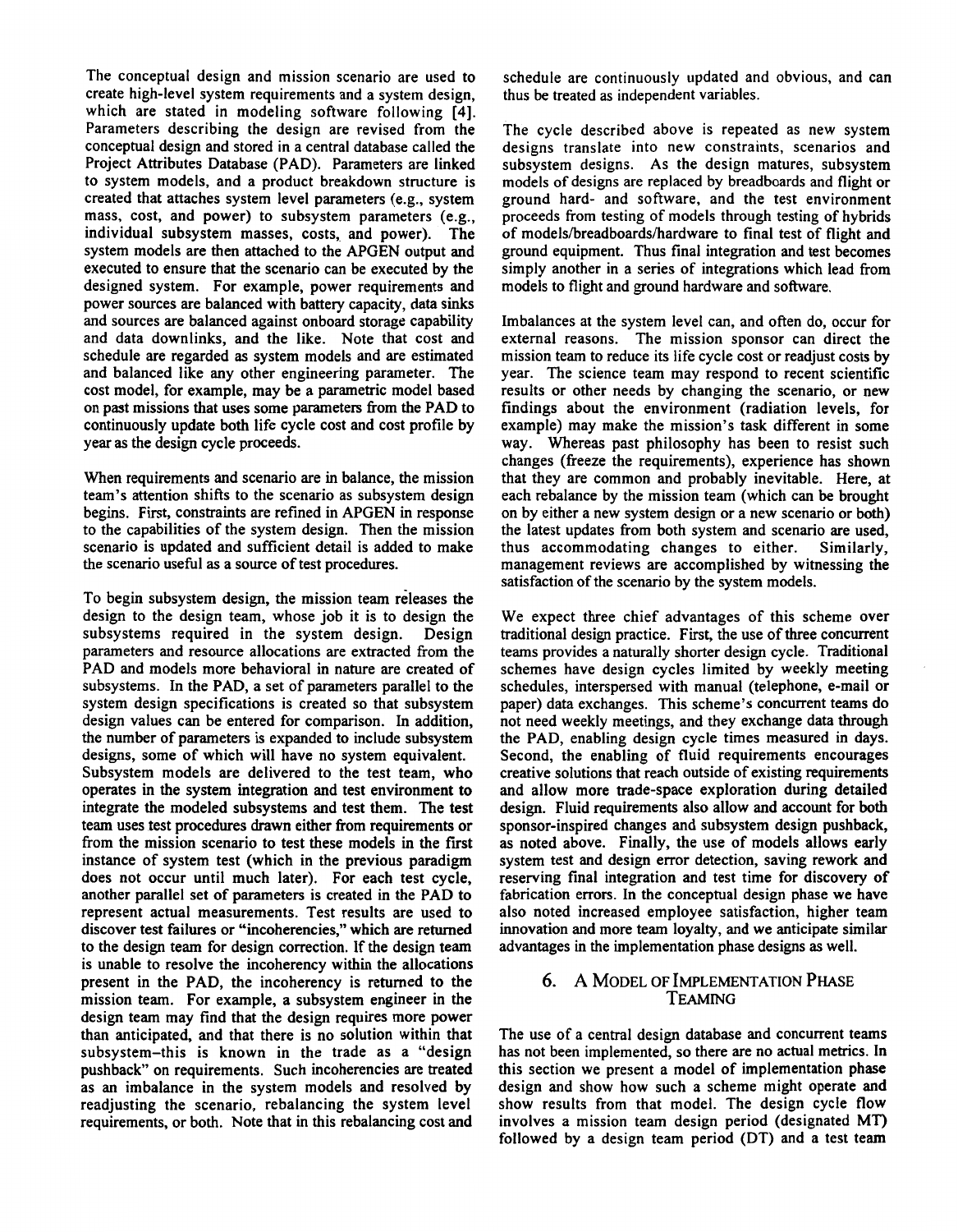period (TT). Redesigns by the design team are followed by a test team period, whereas redesigns by the mission team (as might be required following a major mission redesign) are followed by both design team and test team periods. Thus a mission requiring  $N_M$  paths through MT and  $N_D$ paths through DT will require total design time

$$
\tau = N_{M} \cdot (f_{M} + N_{D} \cdot (f_{D} + f_{T})) \cdot \tau_{obj} \qquad (1)
$$

where

*2* is the total design time,

 $\tau_{\text{obj}} = 5$  months

 $\tau_{obj}$  is the minimum object design time,

and  $f_M$ ,  $f_D$ , and  $f_T$  are relative time factors for MT, DT and TT periods, respectively. This equation emphasizes the need for especially efficient operation of DT and TT; it also points out the common wisdom that minimizing the number of mission system redesigns is particularly important as the design matures, since  $f<sub>D</sub>$  and  $f<sub>T</sub>$  will inevitably increase with a more mature design.

Using the estimates of relative  $f_M$ ,  $f_D$ , and  $f_T$  values and the observed  $\tau_{obj} = 5$  months from [19], we find the results in Table 2 for typical  $N_M$  and  $N_D$ .

Design times for the parameter ranges shown vary from 17 to *50* months. For reference, JPL's Galileo mission, a large flagship spacecraft, was designed in approximately 72 months, and the Mars Pathfinder in 48 months. Variations

**Table 2.** Implementation Phase Design Time Model Results (varied parameters shaded)



with  $N_D$  and  $N_M$  are obviously high, but the value of decreasing both test and design efficiencies are also obvious. We feel that with the benefits of early test and

error detection, both  $N_M$  f<sub>p</sub>, and f<sub>r</sub> can be significantly decreased.

#### **7.** CONCLUSION

This paper reports that management of team structure and processes in engineering design teams is an important factor for decreasing the time required to design a space mission. In the conceptual design phase, a redesigned process featuring management of team dynamics has resulted in significant favorable changes in design time, cost and quality. A proposed change to the design scheme in implementation phase design has potential for similar improvements in time and quality. A simple design cycle model shows that if moderate improvements in team efficiency can be achieved, significant improvements in total design time will result.

The research described in this paper was carried out by the Jet Propulsion Laboratory, California Institute of Technology, under a contract with the National Aeronautics and Space Administration.

#### **8.** REFERENCES

**[l]** Smith, D. **B.,** "Reengineering space projects," *Computer Tools, Systems Engineering and Competitiveness Symposium,* March **5** - 7, 1997.

[2] Wall, **S.,** *Mer,* **J., Krajewski,** J., and Smith, D., "Implementation *of* system lequiremmts models fir **space**  missions," Proceedings of the Eighth Annual **International** Symposium of the International Council on Systems *Engineering, July 26 - 30, 1998.* 

[3] Hammer, M. and Champy, J., *Reengineering he Corporation, New York: Harper Business, 1993.* 

[4] Baker, **L,** Clemmte, P., Cbhen, **B.,** Pennmter, **L,**  Purves, B., and Salmon, P., **'Foundational concepts for** model driven system design," *Proceedings of the INCOSE*<br>Model Driven Systems Design Working Group, 1997.

**[5]** Snith, **D.** and **Koenig, L,** '"odeling and **pject**  development," Proceedings of the Fifth International *Workshop on Simulation for European Space Programmes –*<br>*SESP '98*, November 1998.

b] Barbieri, **A** and Estabrook, P., 'System models to reduae mission design **time** and manage **risk:** he **Mars**  Microprobe Mission case *sudy," Proceedings of the Twelfth ALevuSU Confmce cn Issmll Satellites,* 1997.

[7] Corbett, **J.,** "Design for economic manufacture", *Production* 99,7,36-4 1, 1987.

[8] Cohodas, M. **J.,** "Make the most of supplier know-how," Electronics Purchasing 38-39, 1988.

[9] Dunn, **J.,** "Side-by-side to success," *The Engineer,* 11 October 1990.